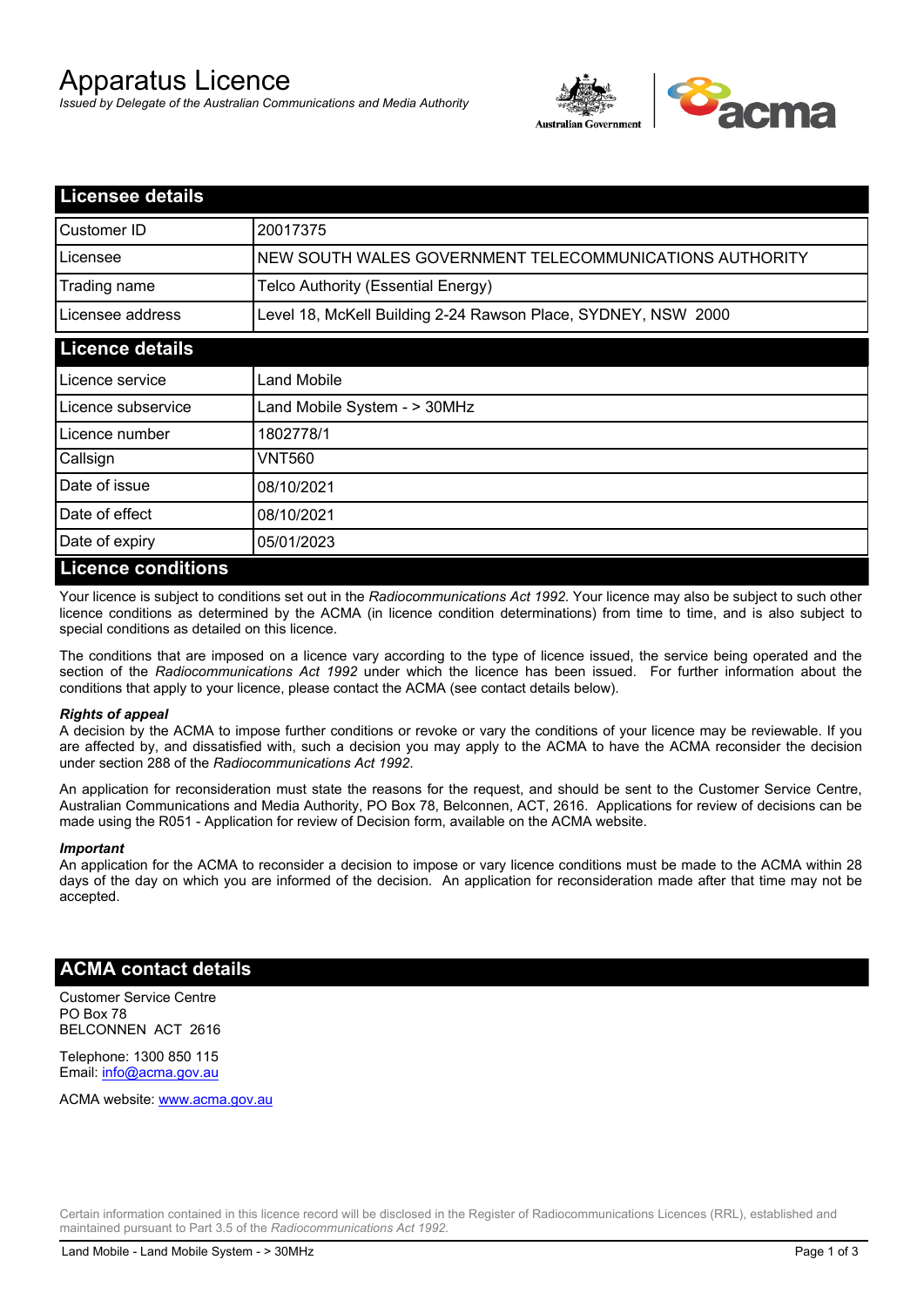# **Advisory Notes applying to licence no.: 1802778/1**

Conditions applicable to the operation of Land Mobile System station(s) authorised under this licence can be found in the Radiocommunications Licence Conditions (Apparatus Licence) Determination and the Radiocommunications Licence Conditions (Land Mobile Licence) Determination. Copies of these determinations are available from the ACMA and from the ACMA home page (www.acma.gov.au).